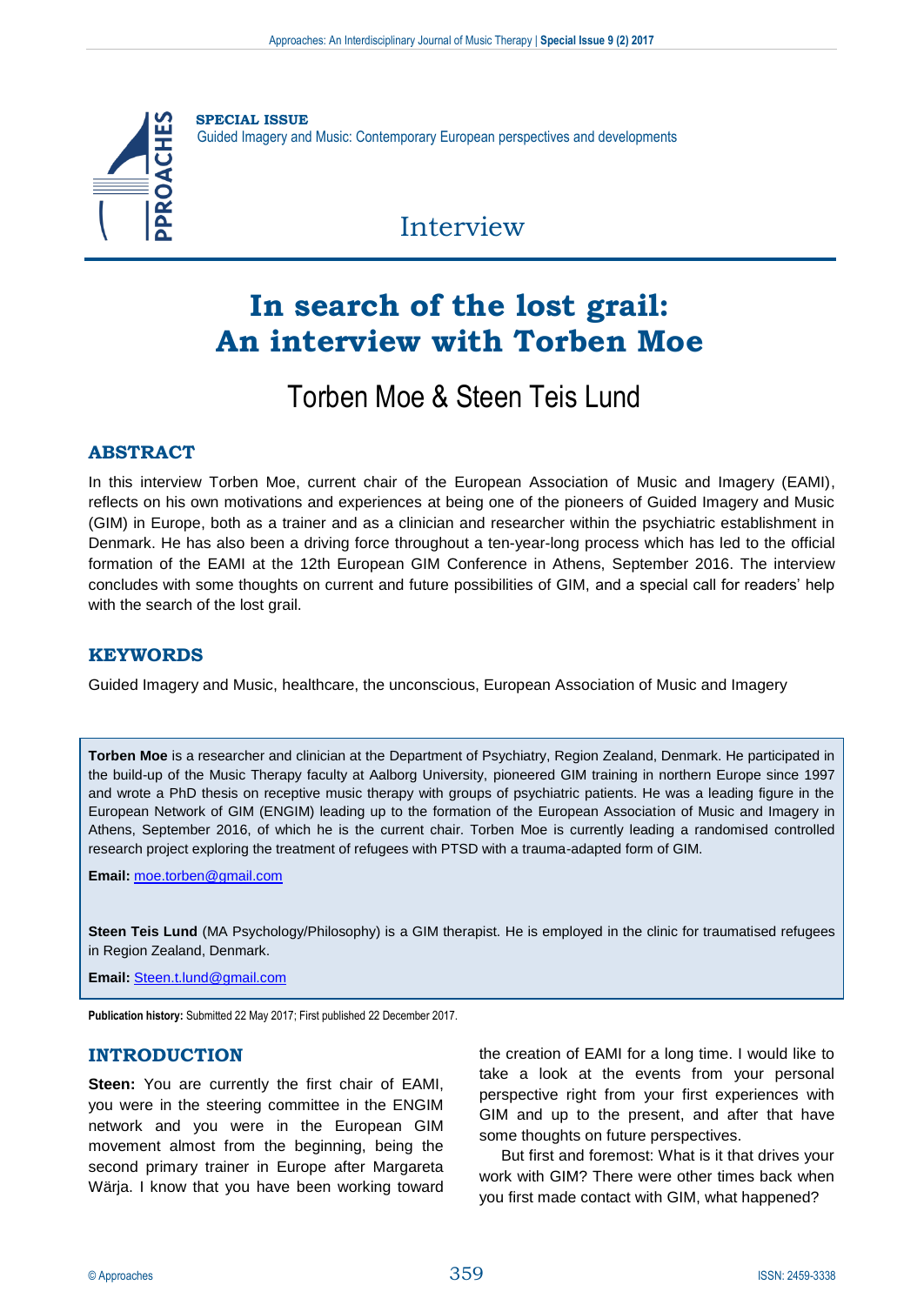

**Photograph 1: Torben Moe**

### **BACKGROUND**

**Torben:** I did various things after high school. I helped to make the Danish production of *Hair* and I also joined the political action theatre group *Solvognen* (which created controversial performances in public spaces, the most wellknown being the *Santa Claus Army* which entered the most popular mall in Copenhagen and gave away the goods on the shelves as Christmas presents to the customers). There was an assistant telling me that if you want to do some serious theatre, go down to Poland, to the Laboratory Theatre created and led by Jerzy Grotowski (Encyclopedia 2004) (see Factbox 1).

So, I went down there, I did not know what I was joining but there were hundreds of people in line for the admission tests. I explained to the director that I had acted as a police officer in the supermarkets and things like that, and he did not believe his own ears because it was behind the Iron Curtain and it was a whole other world I had come down to. For six months, I became part of a regular group who worked together day and night and we had nothing, just ourselves. It was interesting to work with the unconscious. It's like: "I can see you're trying to tell me something – but what is it? What is it really?" The interaction with others was amazing. You became incredibly sensuous about how you experienced other people and what you believed in – using almost Grotowski as a kind of Bible.

**Steen:** That must have been a very intense experience indeed?

**Torben:** It was very intense; we just had to find each other non-verbally and I was supposed to make some instruments or sounds that could support the movements of others and it was really exciting. I was 23 years old and had just done high

Jerzy Grotowski was born in 1933 in Rzeszów, Poland and died in 1999 in Pontedera, Italy ('Jerzy Grotowski - Biography | Artist | Culture.pl', n.d.).

He founded the Laboratory Theatre in Wroclaw, Poland ('Strona główna - Instytut im. Jerzego Grotowskiego', n.d.), and the workcenter of Jerzy Grotowski and Thomas Richards in Pontedera, Italy ('Workcenter of Jerzy Grotowski and Thomas Richards', n.d.). These were experimental theatres focused on the 'total act' as an authentic creation within the relation between actor and audience, with the following qualities (with many others) ('Grotowski Statement of Principles', n.d.):

- $\Box$  The actor's act discarding half measures, revealing, opening up, emerging from himself as opposed to closing up - is an invitation to the spectator.
- $\Box$  This act could be compared to an act of the most deeply rooted, genuine love between two human beings.
- $\Box$  The use of non-verbal voice was part of Grotowski's investigation into the use of the actor's own self as the substance of performance.
- **Projects like his Special Project (1973) or** Przedsięwzięcie Góra (Project Mountain) (1977) took the form of group séances that had an ethical and psychotherapeutic dimension.
- $\Box$  They consisted, amongst other things, of slowly building interpersonal systems of communication first using movement, then using the voice, finally, through group singing.
- □ Participants included Peter Brook, Jean-Louis Barrault, Joseph Chaikin (Open Theatre), Eugenio Barba (Odin Teatret), Luca Ronconi, Andre Gregory ('Jerzy Grotowski facts, information, pictures | Encyclopedia.com articles about Jerzy Grotowski', n.d.).
- Grotowski described his rehearsal processes and performances as "sacred", seeking to revive what he understood to be the routes of drama in religious ritual and spiritual practice ('Grotowski Statement of Principles', n.d.).

#### **Factbox 1: Jerzy Grotowski's Laboratory Theatre**

school and then got to do something radically different. The whole idea was called the nude theatre, that is, to take off all the costumes and see what was left there. It was incredibly inspiring and it clearly laid the groundwork for my interest in music, psychodrama, etc.

When they worked on a performance, they spent three years making that performance. The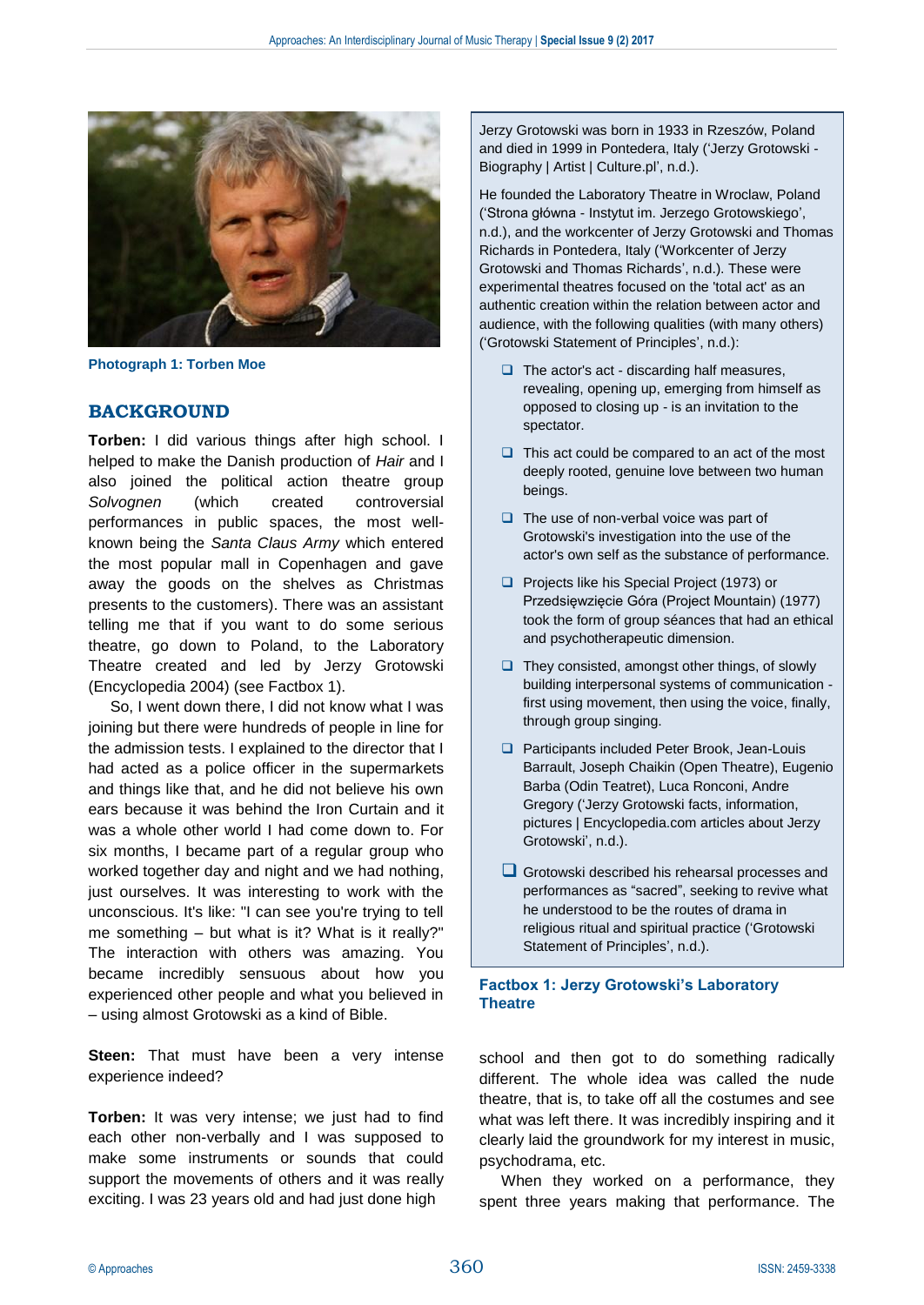Odin Theatre in Holstebro, Denmark, also comes from Grotowski and all that tradition and that way of working goes back to Grotowski. It's a bit of a coincidence that the leader of expressive arts also worked with Grotowski; he now has an institute in Switzerland and they work with the unconscious too, just in a different way.

When I came home from Poland, I would have liked to have made that kind of theatre almost as they now have in Aalborg and call it creative movement. I would have liked a permanent group, and I considered joining the Odin Theatre, but then it was either the family or the Odin Theatre. Grotowski had some interesting thoughts in which he said that you can go both ways: you can also take the sensuous into society and take up the fight there. I think that became my mantra. It was really an eye-opener, it was probably there all my interest started. I went home and started at Sct. Hans Hospital; I used some of the exercises with the patients where I combined movements and music, and so I was completely hooked.

#### **FIRST EXPERIENCE WITH GIM**

**Torben:** I had started my work at the psychiatric department at Sct. Hans in Roskilde in 1976, and in the mid-80s I joined a GIM conference in Stockholm. I was invited by Margareta Wärja, who was just educated as a GIM fellow, and Frances Goldberg was the teacher.

Gestalt was very much mainstream at that time, Yalom was taught in the department at Sct. Hans and my participation in the conference was paid by the institution. It became a landmark journey for me, I met Frances Goldberg and we decided to create a Nordic music therapy supervision group, with Goldberg as supervisor. During the conference, I had a very strong personal experience with strong emotions. It was unexpected and it left a lasting impression that provided the motivation for continuing in the supervision group and later to begin the education in England.

**Steen:** Was your experience in the first GIM seminar something that resonated with your experiences at the Laboratory Theatre?

**Torben:** I don't know. GIM hit more deeply in a way – more involuntarily as a bomb. In Poland, you have a black room – "tell me who you are and what should be done", so there were slightly different challenges.

**Steen:** In the comparison between the GIM experience and the Grotowski work, GIM was more like a bomb that hit more deeply?

**Torben:** As it was so unexpected, it felt deeper; the other one was building more gradually, there was more control. Anyway, they are connected and I found that both were very interesting.

I joined GIM training level one and two in Canterbury, England, led by Marilyn Clark and assisted by Linda Mardis Kaiser. I found new and very inspiring friends among the members of the group in which I was the single man. The experiences were deep, and I remember once, I visited the Tate Gallery on my way home and found the pictures extremely beautiful; there was this sense of timelessness that I found very alluring.

At Sct. Hans, I had improvisation groups with young patients at that time; they were very open and receptive for new impulses, but some of them found it very difficult to be both active players and reflective at the same time. They benefitted a lot from the introduction of the GIM method, where they could just listen to the music and focus on what happened within, which worked very well.

After I had organised the first GIM level one in Denmark, where I was assisting Frances Goldberg and created the first GIM association in Denmark, members of my training group in England organised the first European GIM conference in Findhorn with 40 to 50 participants. People came from Sweden, we were a small group from Denmark and I became room-mate with Leslie Bunt.

**Steen:** What was that thing about the grail?

**Torben:** I remember we were in this shop discussing if we should buy this grail that I found, and it became the symbol passed on to the organisers of the next conference. It was passed on from conference to conference and it happened that there was a conference every second year. However, at some point in time the grail was lost and we don't know where it ended up.

## **FROM COORDINATION GROUP TO ENGIM TO EAMI**

**Torben:** We had the next conference in Denmark in Skælskør, where we set up a coordination group to keep things together in between conferences. I was assisting Frances Goldberg in Sweden and Norway, and I got in touch with the music therapists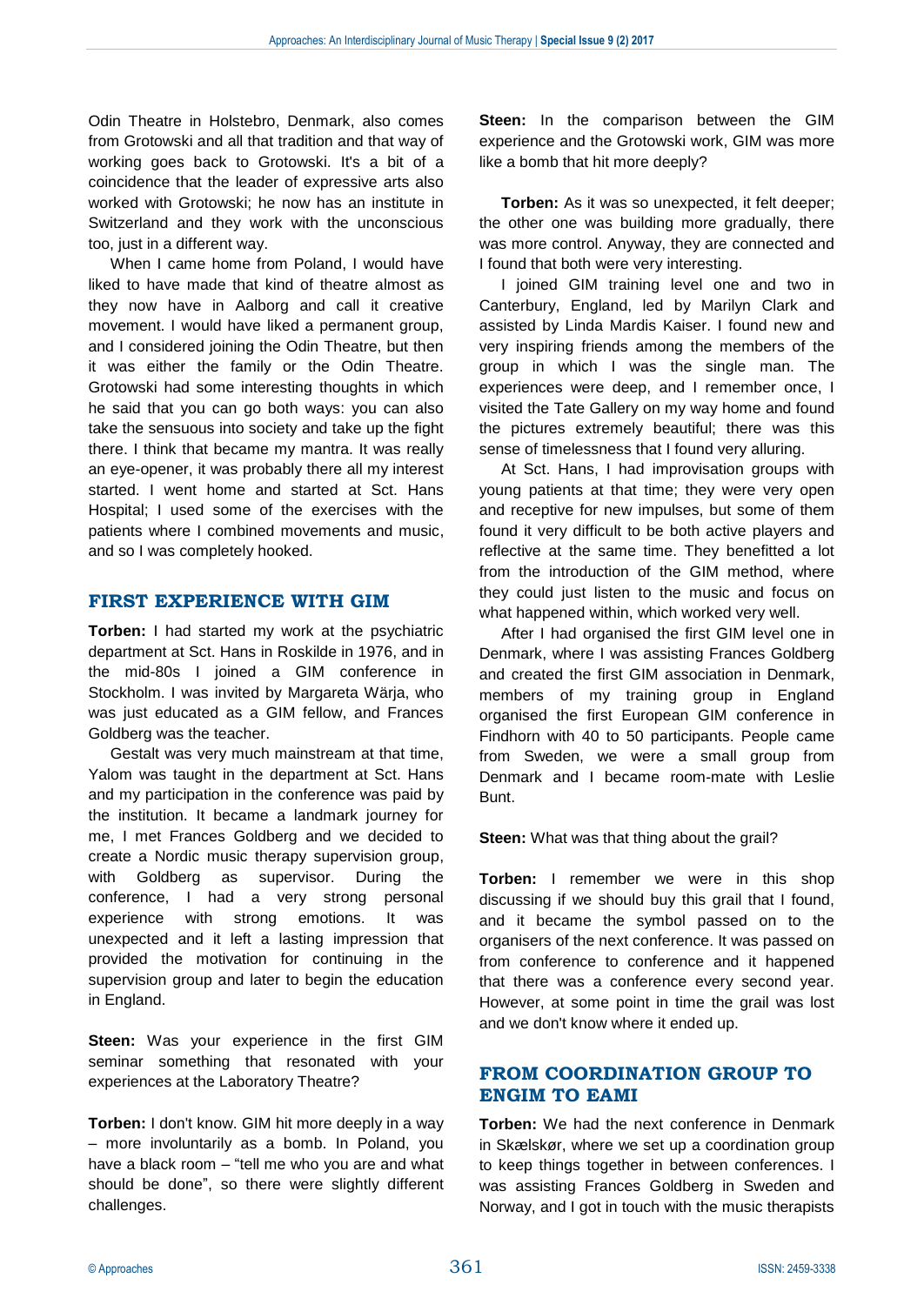there. I gave GIM sessions in Sct. Hans Hospital, private sessions and sessions in connection with the courses where I was an assistant, and thus I became a GIM trainer.

In Ammerdown in 2006 we discussed a lot and agreed that the network was very *con amore* and that a more structured format would be more trouble than good. In the following years, however, some of us felt a little remote-controlled by AMI, not because they in any way restricted us, but because the European educational tradition seems somewhat different than the American. We have a tradition that learning takes place in diverse ways, whereas the American tradition might be more fixed in a form of apprenticeship; it seemed more hierarchical where it practically was ruled by a few people and it all happened far away from us, in more than one sense. When you were to be approved as a trainer, some criteria were exercised that we, in Europe, regard as quite personal and you might want to keep for yourself; for example, documentation of one's spiritual conviction – and how do you even document that? There was not complete agreement between the European tradition of learning and the American, and it eventually resulted in a need to do things differently. We then decided to set up a small group, and Dag Körlin, Margareta Wärja, Leslie Bunt and I became 'boat keepers', as a task we received from the community.

We would like to keep the boat in the water, but at the same time one can imagine we sailed a little on our own roads, sailing a little in our own direction relative to the mothership in the United States. It was quite in line with Helen Bonny's thoughts that her GIM model could be interpreted in many ways and seen as a tree with many branches and with many possibilities for developing the branches.

There was also the main tradition that one could 'only' use classical music as a frame of understanding and as the primary media, and we experimented much more with jazz and world music. Especially on courses I held in England and Norway where we tried new models and ideas evaluated on the courses, and this resulted in compiled programmes which represented something new that has since been used by others in the community.

So, there was something new on the musical front, an extension of the compositions and of the musical diversity. Finally, the development of Music and Imagery and short pieces of music began. This occurred while cognitive and evidence-based shortterm therapies became popular and became highly prevailing in the healthcare system and almost established a monopoly of short and evidencebased therapies, where your goal almost is to have as few sessions as possible. It can be very difficult to compete with this if you are in private practice and compete with psychologists who receive government support and you argue that clients must pay more to get GIM sessions.

The trend with short-term evidence-based therapies evolved into the prevailing standard, and everyone had to adjust so that if you wanted to work widely in the healthcare system you had to use sessions of 50 minutes duration. Then there was a whole wave of group sessions, which is now a whole special education by Frances Goldberg and also by Lisa Summer. Margareta Wärja contributed with Short Music Travels, and I have also used such a format in Denmark and Finland.

**Steen:** There seems to be much agreement on this development?

**Torben:** Yes, there is a lot of consensus about it in Northern Europe and I believe in Southern Europe too. Now the educational working group has described these formats and included them in the training standards document so that it has been formalised. As I see it we have now made a formal structure that in many ways resembles any other association structure which acts as an interest organisation; this is, of course, non-profit but is also a formal structure that funds can relate to more than a loose network structure. So, you can say in a way that you have mirrored the funds' way of organising themselves, making it easier to get funding.

It does not need to imply changing the philosophy itself in the therapy; there is nothing to prevent the same level of *con amore* or interest or motivation or spark. On the contrary, if it turns out that it is possible to get funding to use the short music listening formats, you have the opportunity to broaden the method more in the healthcare system. However, if you are restricted to the full format with one-and-a-half-hour sessions, you are left in private practice and even though you are a Jungian to the fingertips and fight for depth therapy and believe in the depth of the transpersonal perspective, you are opposed to market forces. At this point, I can use Marilyn Clark's own statement: ten years ago, she had 20 clients a week and now it is less than half no matter what actions she takes to promote her business. Of course, it can be done, but time is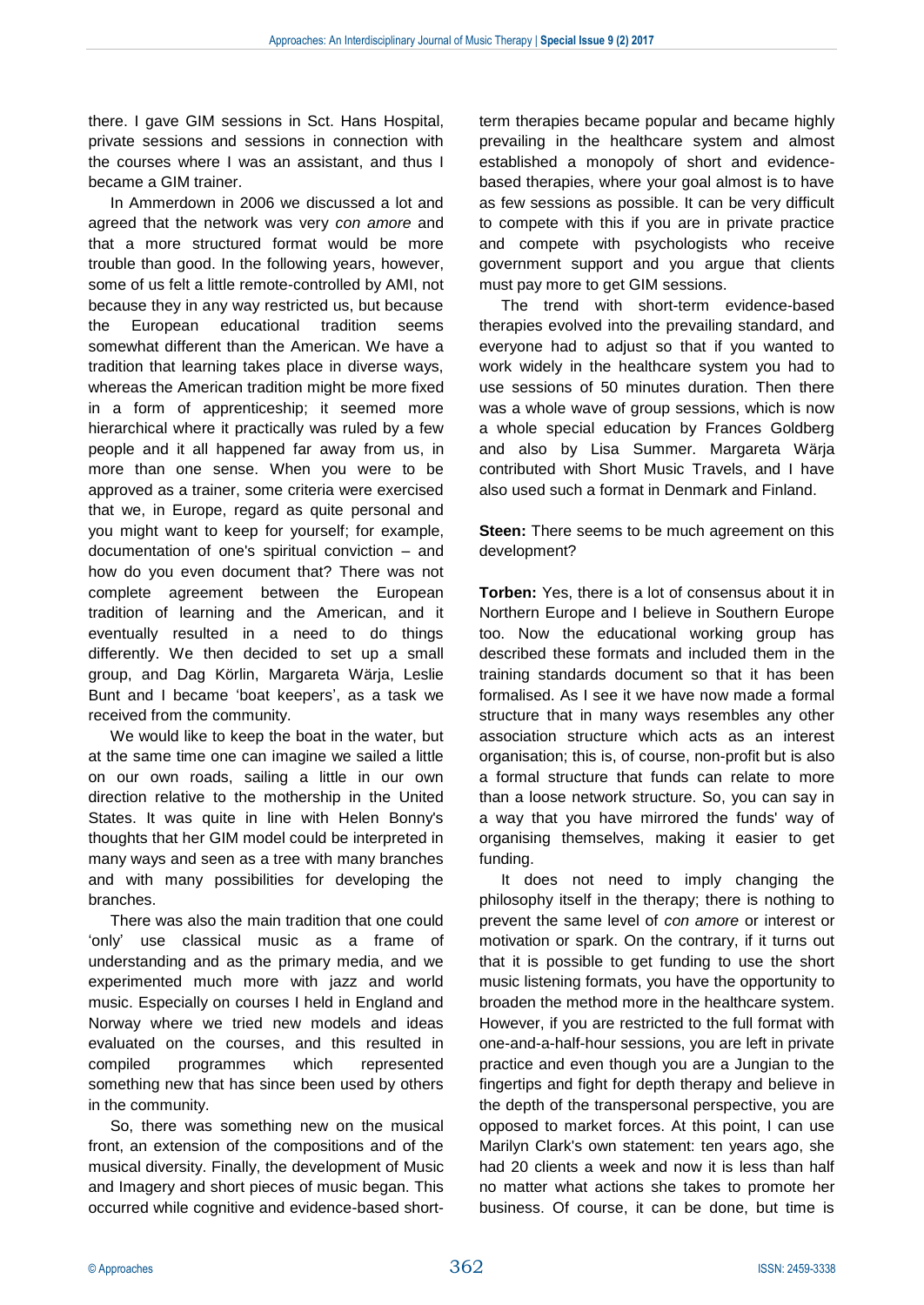much more difficult for those deeper forms. You can lament that but it is also a balance that you can come up with a message that you can spread to more people.

## **THE CELEBRATION IN ATHENS**

**Steen:** In Athens, EAMI was formed permanently – after a conversation and a process that has taken place since Ammerdawn in 2006 – it has taken ten years (Wärja 2010) (for more details, see Factbox 2). What is your personal experience of that. What is your personal experience of that process and how was it to experience that accomplishment? You were jumping into the Mediterranean at midnight?

Some steps in the development of the GIM movement in Europe (drawing on Wärja 2010).

- ca. 1986 First music therapy seminar at the Löwenströmska Psychiatric Clinic near Stockholm in Sweden with GIM, introduced by Frances Goldberg.
- 1986 First GIM seminars in Canterbury, England by Helen Bonny, later Marilyn Clarke and Linda Kaiser **Mardis**
- 1991 First GIM training in Sweden by Frances Goldberg and assisted by Margareta Wärja.
- 1991 First GIM training in England in Canterbury by Marilyn Clarke and Linda Kaiser Mardis (completed in 1994).
- 1993 First GIM training level one in Lithuania by Helen Bonny and Margareta Wärja.
- 1994 First level one training in Austria.
- 1995 First level one training in Oslo, Norway.
- 1995 First level three training in Germany by Frances Goldberg.<sup>1</sup>
- 1996 First GIM conference in Findhorn, Scotland.
- 1997 2nd GIM conference in Skælskør, Denmark.
- 1998 3rd GIM conference near Stockholm, Sweden, Margareta Wärja becomes the first European primary trainer.
- 1999 First training in Alicante, Spain for European students by Frances Goldberg.
- 2000 4th GIM conference on the Isle of Elba, Italy.
- 2002 First level three training in Denmark/Norway.
- 2002 5th GIM conference in Krummendeich, Northern Germany.
- 2004 6th GIM conference in Bulgaria.
- 2006 7th GIM conference in Ammerdawn, England.
- 2006 First training in Spain for Spanish students by Denise Grocke & Ginger Clarkson completed in 2008.
- 2008 8th GIM conference in Fevik, Norway, formation of European Network of GIM (ENGIM).
- 2010 9th GIM conference Laguardia, Spain.
- 2011 First trainings in Greece (in English language) by Dag Körlin.
- 2012 First trainings in Greek language by Evangelia Papanikolaou in Greece and Cyprus.
- 2012 10th GIM conference Vadstena, Sweden.
- 2014 First training in native language in Spain by Esperanza Torres.
- 2014 11th GIM conference in Berlin, Germany, preliminary formation of the European Association of Music and Imagery (EAMI).
- 2016 12th GIM conference in Athens, Greece confirmation of the EAMI and the formation of a committee of educational standards.

#### **Factbox 3: Expansion of the GIM movement in Europe**

**Torben:** It's true – it was a formidable adventure. It was a great and wonderful way it was celebrated; it was just such a way I had wished it to be, where the formal and rational part works on its own premises. There is, on the one side, some money coming in which is used to initiate some projects or to create a structure that can surround the work; then, on the other side, you have the whole celebration and the joy of realising that this is the most reasonable thing to do to support the spirit in the bottle. Therefore, it was so amazing and festive to experience the way the music came on and a great joy and celebration, and I think this points to the future, for hopefully there will be many young people who have many ideas and initiatives, nuances and buds to contribute that we have not foreseen at all, that can help open up new dimensions and help the unconscious to be allowed to be present and benefit all men.

It was really the consummation of a long-time process, but what I like is that we have the union

1

 $1$  Level three is a more comprehensive training and as such it is mentioned separately. There is no information about level two trainings in relation to the expansion of the GIM movement in Europe.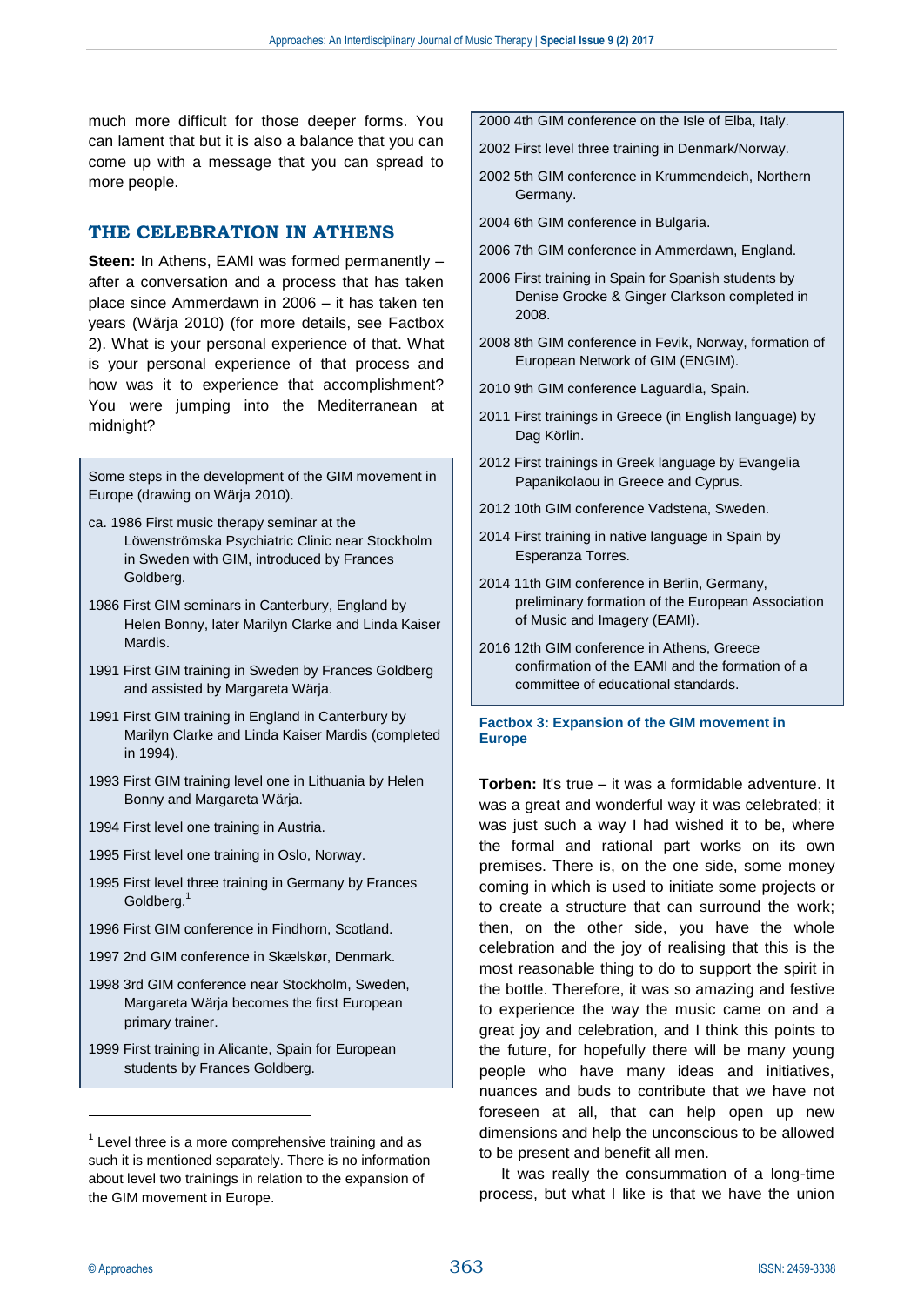structure that works completely rationally and everyone agrees to pay some contingent. However, if the more therapeutic process is mixed into this and a kind of circle discussion is created, then I start to doubt it; it is like mixing two things that I do not really think belong together. Of course, members need to trust the chairman and the board that they do not steal from the box and so on, but I think it is good to have the union structure on one side and then the other work on the other. Of course, it must be so that the association structure supports the potential of the educational structure, so that those who have some experience and time are given a little money to meet and to find out how to handle this. Another aspect of this is that I really hope that the organisation and the philosophy in the future will be characterised by inclusion instead of exclusion of different perspectives and practices.

Who knows, it may well be that we can unite with the United States on a higher level. But I think this is the right thing to do at this point in time. The celebration was very affirmative, it was also sunny and hot under favourable surroundings, and maybe it's part of it as we are not able to plan or decide over the circumstances and coincidences that happen to support us.

## **PERSONAL VERSUS PROFESSIONAL PERSPECTIVES**

**Steen:** You have presented a picture where the engagement and motivation started with a very personal experience, but at the same time you were employed in psychiatry. I guess for many these very personal experiences contribute to the motivation to work with GIM. Is it a kind of duality that many have such personal experiences as motivational factors, but the expansion of GIM does not go from mouth-to-mouth in relation to such personal experiences, but by research and treatment in the healthcare system?

**Torben:** It probably has something to do with how to unite the different worlds. One could also imagine that it was founded in spiritual communities such as the Roy Hart tradition, but I think there has been a move in the direction that for some 'strange' reason there is a need to document what you are doing.

**Steen:** It's needed because you want to use the method in the healthcare system?

**Torben:** That's it, and therefore you can say that to be allowed to do it, you have to prove that it works.

It is a gift and a great experience to see that when you have patients who get that personal experience, and when it is reflected upon and in a way repeated for them, they get an experience they will never forget. I already saw this with the first patients because afterwards they were asked what they remembered from the therapy. Despite the fact that they might have been almost psychotic during periods then what they could remember were their personal experiences during the music. So, this survival and personal experiences we also see with the patients and that's all about it, so I don't know if I see it as a duality. I don't think I do, I see it more like a kind of joining of the two halves of the brain.

**Steen:** Helen Bonny also described her very personal experience where she writes that she had to go to therapy for a long time and after a number of years of personal development and therapy, then she became a music therapist?

**Torben:** Well, that's right, but it's probably for many people an avalanche that's started and it takes some responsibility and self-care to follow it up, and at the same time it's not something you can demand from people that they have to do. Some of them may forget that again, which Helen Bonny also did in the sense that she put it on the shelf for a few years, maybe while she had smaller children and when she reached the age of 40 she took it up again. Maybe it also has to do with stages of life and maturity, it does not disappear in the blue sky, but it is kept somewhere.

**Steen:** How do you see the personal developmentoriented perspective for GIM in the future? Do you think there is a revival coming around the next corner?

**Torben:** I would like to see it in that light, but I think I have to admit it's difficult. I can easily see GIM in the health services in many different forms and probably also many other short-term GIM branches. At the same time, I think there will be some people who seek immersion directly, who might want a spiritual retreat that they might associate with, but maybe more at an existential level. That is, one has a kind of philosophy of life that you do this every year (go to a retreat). In any case, it is difficult to get many clients. There are not any of my students who have a lot of clients, but on the other side they may be very happy with the clients they do have.

So, it's a matter of one's life-base and maybe you want to have Jungian groups, you could have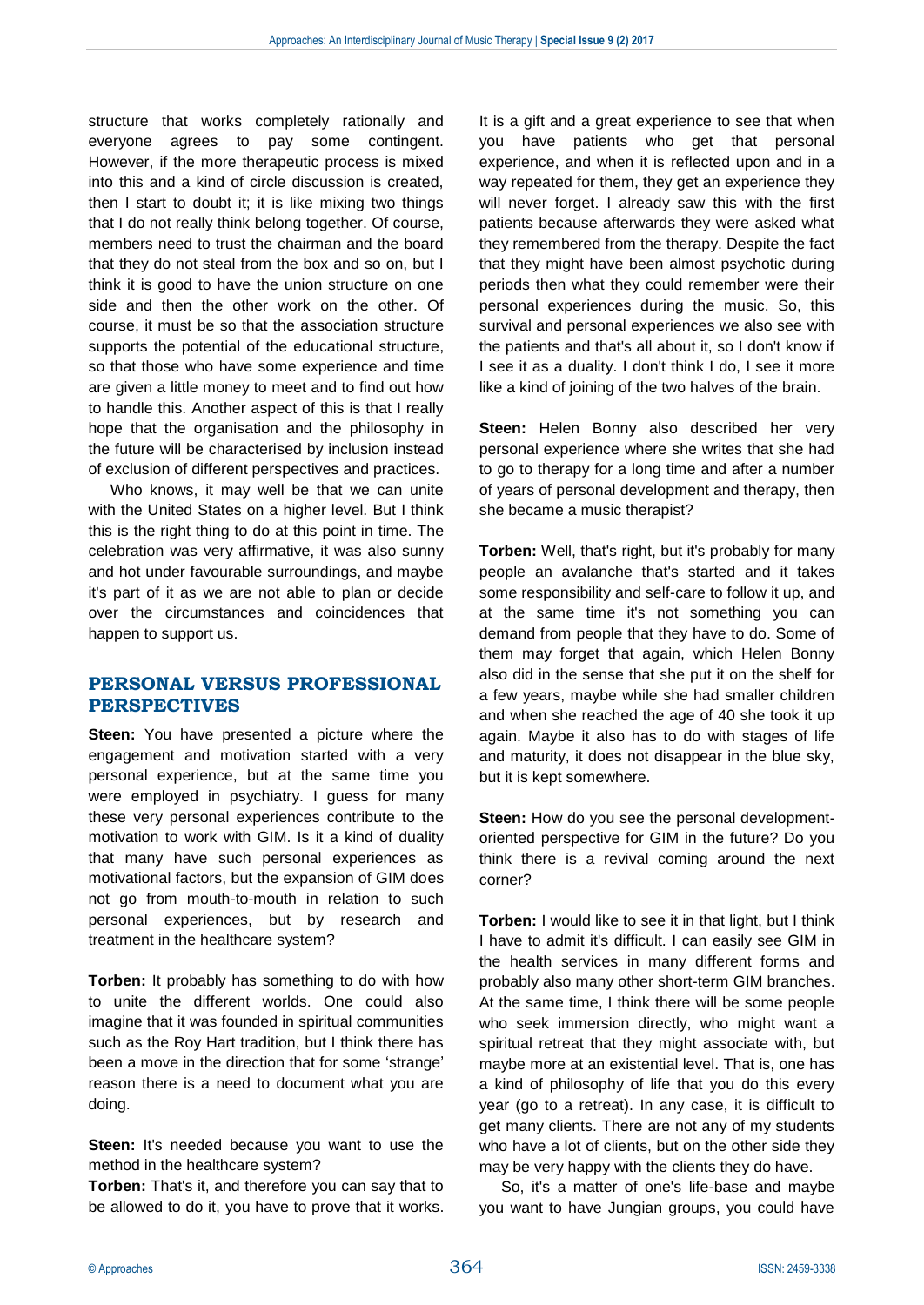GIM where you have a permanent relationship and maybe also organise a three-day retreat where you make GIM or maybe a whole week where it can be a more selected or passionate group that wants to work that way; groups that are used to a specific environment where it has been built up around GIM instead of a person. I can imagine that some people would want that kind of personal development work.

**Steen:** What about just ordinary people who would like personal development to take a series of GIM sessions?

**Torben:** Yes, I would like to have that, but it's just very difficult, I've had private GIM clients, and I'm not alone in having that problem. So, I'd say that the demand is not very big, but it's probably also about advertising. I have not spent any money on it; it might be good if I put a full-page ad in the main newspaper, but it costs money to do it – it may be that you could do it, but even though we have tried different strategies for seeking alternative environments (there are many offerings), there are many alternative therapies that you can go to.

## **PRESENT AND FUTURE PERSPECTIVES**

**Steen:** You currently work as part of a research project with GIM adapted for refugees with PTSD, and you see a future for GIM in the form of diverse adaptations to different patient groups in the healthcare systems?

**Torben:** In the United States, for a number of years, there was a tendency of cultivating GIM according to a philosophy of immersion and it was more detached from the healthcare system and work life. But this comes at the expense of seeing more of an advantage in getting into the game and showing the established healthcare system that we can do something that can benefit many patients, including patients who have never heard of classical music or never heard that music can be used in this way. Then you get into a much larger field with several different diagnoses and you can perhaps help relax the rigidity of the diagnostic system when it actually turns out that GIM may work with patient groups where it had not been thought that it could work, and so on. There are many examples today of how to adapt the therapy to different groups that you work with, and there is also work within the field of somatics that have

come to fruition in recent years. So instead of saying, "It cannot be done" we can say "How can it be done?".

**Steen:** One of your patients from the recent pilot project (at the Trauma Clinic for Refugees) listened to the music every day and, if not, his brother would say, "I can see you have not listened to the music today".

So, the music can be a very active resource, you can pick it up and play it anytime in everyday life between the sessions, which may be crucial for some patients in order to stick to the course of recovery. So, it seems that this is an added advantage with GIM?

**Torben:** It's not so uncommon now in other therapies, in cognitive therapy for instance, you use a lot of home assignments and you are structuring and selecting the task; so the entire contract structure is very parallel, you ask the patient if it is appropriate or too much etc., and you also use it in mentalisation-based therapy, for instance, when you say: "Now you need to be aware of what others think" etc.

It has become a much more active form of therapy today. I remember a patient lying in bed – when he was scheduled to speak with the doctor, he got up, ironed his shirt, and when he had talked to the doctor, he went to bed again. Maybe he got better over time, but at least it is not something you would do today. What we also do is in fact a behavioural experiment that puts on music, has a certain way to sit up etc. In that way, it is a very effective element and in turn helps to defend shortterm therapy and it is something patients can learn and do afterwards.

One can say that it is a very strong card to work with the unconscious and it activates a lot of things where you could break a sweat when working in short-term therapy when you see what is being started. Then, you navigate in stormy weather, at least navigate carefully and with much umph… I have such a picture of a steering wheel – you have to be fairly firm with how you want to land this and be fairly willing to renounce new achievements that may lie right ahead or maybe not. Who knows if more sessions would be able to bring more closure; maybe, on the contrary, it could open up more and things could get worse.

So, I think there is a great obligation in shortterm therapy that you are very aware of what is being started using the music and very humble about the fact of what three to four minutes of